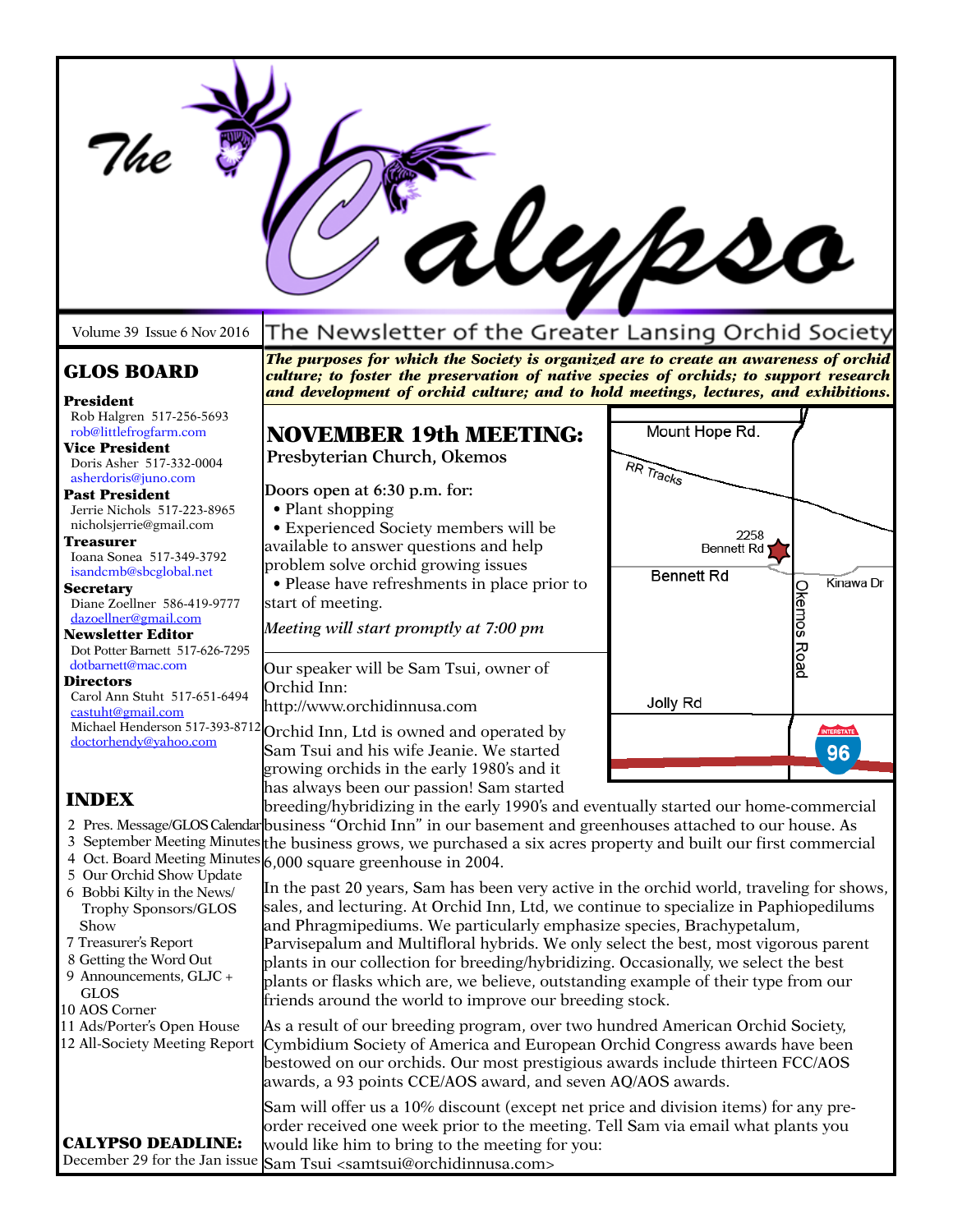### PRESIDENT'S MESSAGE -- Rob Halgren

Looks like fall is in full swing, I hope you have managed to find room for all those orchids that grew so well this summer. My strategy of viciously thinning my collection seems to have worked, I have no crates of orchids blocking the aisles of the greenhouse - there are still a few crates of bromeliads, but I'm calling it a win. I haven't even turned on all my lights yet, so lots of space to fill with impulse buys over the coming show season! The Cubs are playing a world series game at Wrigley Field for the first time in most of our lifetimes, even as I type this. They may even win it before you read this. Put it all together and we may not get to the next orchid meeting due to the apocalypse...

Speaking of the next meeting, our friend Sam Tsui is coming to town. You may remember him as the one with all the awesome ladyslippers at our spring show. He is one of the best Paph breeders in the country, so come check out his amazing plants and great depth of knowledge. See you at the meeting!

THE SPECIAL ALL-STATE MEETING - SATURDAY, OCTOBER 8, 2016 - submitted by Diane Zoellner, Secretary Jack Shumaker began the meeting at 2:15 by thanking everyone involved. He thanked Dottie Winters for organizing the food and thanked those members who supplied the refreshments. He expressed his appreciation to the set up crew and Georgian Franczyk for organizing the event. Marilyn Whitacker was thanked for selling the book "Phalaenopsis, The Genus in Pictures" by Wesley Higgins and Peggy Alrich. Also, Jack thanked Porter's Orchids for supplying orchids to purchase.

The seven societies which sponsored this meeting were Ann Arbor, Dunes Kalamazoo, Grand Valley, GLOS, Michigan, Northwest Michigan, and Saginaw Valley. A representative from each group received a copy of last year's presentation. Jack thanked Sally Hilight who recorded last year's and this year's program. Each society will receive a copy of this year's program.

Carlos Fighetti's program was about phalaenopsis species. As an orchidist, one must learn where each species is grown to discover what conditions each plant requires. These plants will not adapt to your conditions. It is difficult to grow and flower everything because each comes from a different environment. However, you may be able to find some micro climates in your greenhouse or growing area to meet different plants' needs. A plant's origin tells whether it is a warm or cool grower, what the day and night temperature range should be, what the rainfall is or water needed, and how much humidity is needed. The culture of a plant is light, temperature, humidity, air movement, and water. All of these are usually higher in the summer and down in the winter.

About 80% of phalaenopsis live in tropical rainforests which are constantly warm and moist. However, the location in the rainforest determines the optimum conditions for each plant. For example, some grow in the shade of the trees and require lower light while others live in the bright light of the top layer of branches. Most live on trees and are epiphytes. Long stemmed monopodial plants require high light conditions while short stems require lower light.

Phalaenopsis cannot store water. They are CAM plants which use Crassulacean acid metabolism, also known as CAM photosynthesis. It is a 2 step photosynthesis. (In a plant using full CAM, the stomata in the leaves remain shut during the day to reduce evapotranspiration, but open at night to collect carbon dioxide (CO2). Wikipedia) During the day, they release oxygen. They require water at night because that is when they take in carbon dioxide. It is very important to have humidity at night. How much and how often you water will determine what planting medium to use. For example, if you plant in moss, you might water every 21 days, while in bark, you would water more often. Water less in winter, but keep humidity in the air all year.

Carlos Fighetti recommended using the Michigan State formula fertilizer. Fertilize a little all the time, however, fertilize less in the winter. Not all phalaenopsis species grow under the same conditions. Research each plant's natural environment to determine its specific needs.

This informative and entertaining program ended at 4:15.

→ Thanks to Pete Ostlund, Ioana Sonea, Dea and Julia Bishop and Dottie Winter for volunteering to bring refreshments to our September meeting. Ioana Sonea, Dottie Winter, Tammy Scherer and Jim Churn have volunteered for the November meeting.

### GLOS CALENDAR OF EVENTS

- **→ November 5-6, 2016** Michiana OS Show Doris and Lynn will set-up and take down.
- → November 19 GLOS General Meeting Speaker Sam Tsui of Orchid Inn: Multifloral Paphs
- $\rightarrow$  November 26-27, 2016 Saginaw Valley OS Show Ioana is in charge of the display
- → December 3 Porter's Orchids Holiday Open House
- ➜ December 5 GLOS Board meeting at Ioana's
- → January 21 GLOS General Meeting "round robin" format. Suggestions for topics welcome.
- → January 28-29 Grand Valley OS Show Carol Ann Stuht is in charge; Dot & Pete O will assist
- ➜ February 25-26, 2017 GLOS Orchid Show and Sale
- ➜ February 24-25, 2018 GLOS Orchid Show and Sale

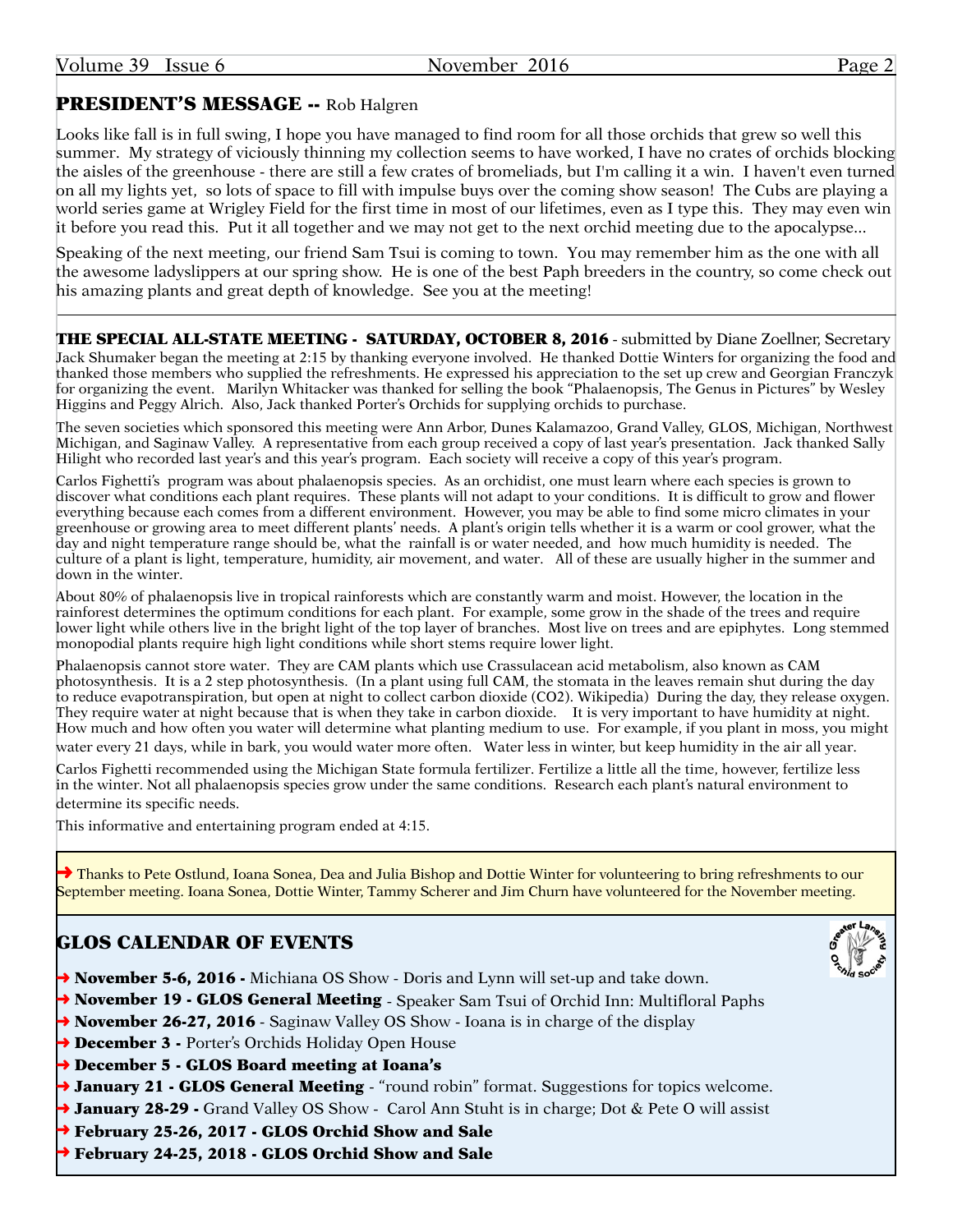### GLOS SEPTEMBER 17 GENERAL MEETING - Submitted by Diane Zoellner, Secretary

Rob called the meeting to order at 7:07 p.m.. The first item discussed was our GLOS picnic. The attendance was down this year, perhaps because of the change to a Sunday or because the weather was very steamy that day. A show of hands was taken for either Sunday, Saturday, or no difference for when the picnic should be next year. Saturday received more show of hands. Also, whether to move the picnic to June will have further discussion.

We extend a warm welcome to Linda and Mike Dull as new GLOS members.

Thank you to Pete Ostlund, Ioana Sonea, Dea and Julie Bishop, and Dottie Winter for providing the delicious refreshments for this meeting. The plants were shared from the plant table. Rob Halgren supplied plants for purchase.

Doris Asher reported on the GLOS Orchid Show which is the last week end of February. The plans are progressing with judges lined up, trophies ordered, and committees being organized. Cindy Ryan graciously accepted the chair of the hospitality committee. Pete Ostlund has 16 tables sold out of the 23 available. Larry Watson and Kherwin Cheng Chua are in charge of the GLOS exhibit this year. Mike Underwood discussed the classes available at the show and asked to be contacted if anyone is interested in presenting. Doris will have a new class that tours the exhibits while pointing out the winners in the displays. She will need a microphone for this class.

October 8, 2016, at 2:00 is the Special All-State Meeting with 7 societies in attendance. The program will be about phalaenopsis species by our speaker, Carlos Fighetti. For the All State meeting, GLOS is responsible for the hot beverages and for the plastic and paper products.



Photos by Dot

The Michiana show is November 5-6. Doris Asher will collect plants at her house on Wednesday, November 2nd from 3-8 p.m. Lynn O'shaughnessy and Doris will set up and take down the exhibit.

On November 19, 2016, Sam Tsui will be the speaker. Thank you to Ioana Sonea, Dottie Winter, Tammy Scherer,

and Jim Churn for volunteering to bring the refreshments for the November 19, 2016, meeting.

Our speaker, Rick Lockwood, presented "What Do Orchids Eat?" The question being, "Are your orchids addicted to K, (potassium)?" Plants need water, CO2, and micronutrients. We should not think of what we add as food, but as vitamin supplements. We can "feed" our orchids to excess. His suggestion is to add a very diluted amount of fertilizer each time orchids are watered. Find out the chemical composition of





The winners of the raffle and silent auction tables were determined.

The meeting was adjourned at about 9:00 p.m.

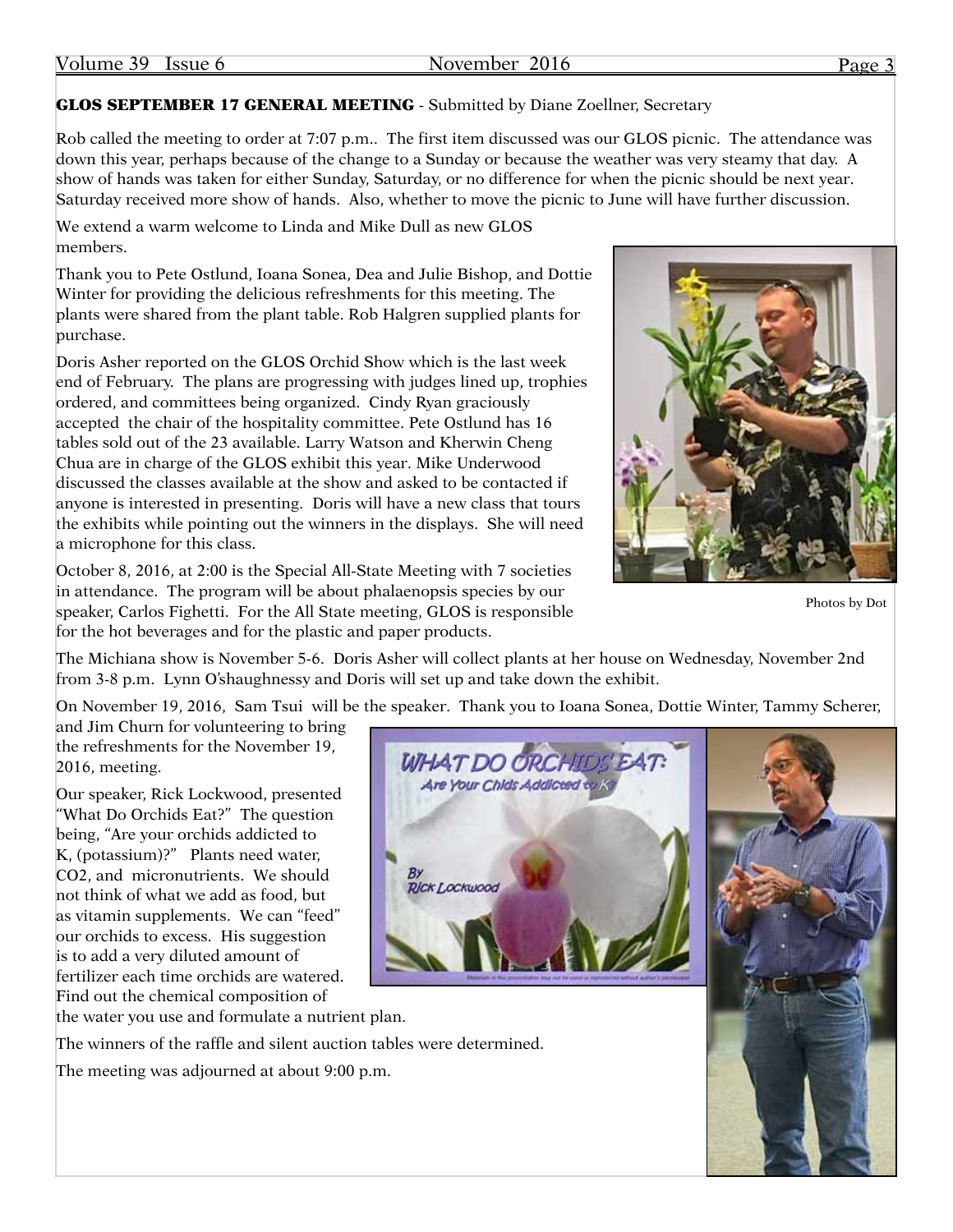#### MINUTES OF OCTOBER 3, 2016 GLOS BOARD MEETING - submitted by Diane Zoellner, Secretary

The board members met at Doris Asher's house for a delicious supper of sandwiches, veggies, and pies. The members present were Dot Potter Barnett, Ioana Sonea, Diane Zoellner, Jerrie Nichols, Carol Ann Stuht, and Doris Asher. The meeting was called to order by Doris at 7:05.

#### *TREASURER'S REPORT*

Ioana reported that the income from July 1, 2016 to October 01, 2016, was \$956.48. Expenses were \$1,441.00. The year to date net was -\$484.52.

#### *COMMITTEE REPORTS*

#### MEMBERSHIP

Doris submitted that since July 25, 2016, GLOS has received two new members, Linda and Mike Dull from Coldwater, and five renewals: Megan Botti-Marino, Bill Cadman, Edwina Engel, Sharon Johnson, and Jean Maday. Welcome to all. We currently have 98 members in 86 households. At this same time last year, we had 94 members in 82 households. At its largest, the 2015-2016 membership was 108 people in 93 households. We are now in our 2016-2017 membership year, which began July 1, 2016.

#### B. SHOW PLANNING FOR 2017

- 1. Diane shared the children's book "ORCHIDS" by Kim Bogren Owen. The book will be shown to Mary Henman for evaluation and consideration for the book sale at the show.
- 2. Doris ordered the trophies for 2017 at the same price as last year.
- 3. All of the committees have chair people. The last to be filled was the hospitality committee. Cindy Ryan will chair the Hospitality committee with Teresa Fowle. Linda Jones has also graciously volunteered to help. Thanks to all for their involvement and support.
- 4. Dot has designed and ordered 2000 publicity postcards. We received a 20% off print discount, so the total cost was \$233.35 including \$25.35 for shipping.
- 5. The AOS judging application was approved by AOS August 29, 2016. Doris already has many judges lined up.
- 6. Pete Ostlund has received confirmation from 23 vendors. Everyone from last year will return for the 2017 GLOS SHOW.

#### *OLD BUSINESS*

#### PROGRAMS

- 1. The September 17th program "What Do Orchids Eat?" seemed to be well received.
- 2. The Special All-State Meeting is Saturday, October 8th at 2 p.m. The program is presented by Carlos Fighetti. Bill Porter will be selling orchids at the meeting. Doris purchased paper products if needed. GLOS is responsible for the coffee and tea at the meeting.
- 3. The November 19th meeting will be Sam Tsui from Orchid Inn Ltd., from Bloomington, IL.
- 4. The January 21st meeting will be in the round table format. One of the suggestions for a topic was "What Bugs You?" about bugs and diseases for orchids. A dissecting microscope could be used to see problems up close. The program could deal with what the damage looks like and what treatment could be used.
- 5. March 16, 2017 Topic to be determined
- 6. April 15, 2017 One of the 3 new meetings
- 7. May 20, 2017 Topic to be determined
- 8. June 17, 2017 One of the 3 new meetings
- Some of the topics discussed were: using different planting media; pros and cons of different kinds of lights; and rescheduling Dave Miller for the "Tolumnias: the Equitant Oncidiums" or Kristin Uthus for the neofinetia falcata programs. Also the owner of Windswept in Time was considered as an option for a program. Anyone who has a program suggestion is asked to contact Rob.
- 11. July, 2017 GLOS Picnic The date has not been determined whether it be a Saturday or Sunday.
- 12. August 19, 2017 One of 3 three new meetings.

#### B. AWAY SHOWS

- 1. MICHIANA SHOW NOVEMBER 5-6. Doris Asher and Lynn O'shaughnessy will set up and take down the GLOS exhibit. Doris will collect plants at her house Wednesday, November 2nd from 3 - 8 p.m.
- 2. SAGINAW VALLEY SHOW NOVEMBER 26-27. Ioana Sonea and Carol Ann Stuht will be in charge of our exhibit.
- 3. GRAND VALLEY SHOW JANUARY 28 29. Carol Ann Stuht, Dot Potter Barnett, and Pete Ostlund will set up and take down the GLOS exhibit.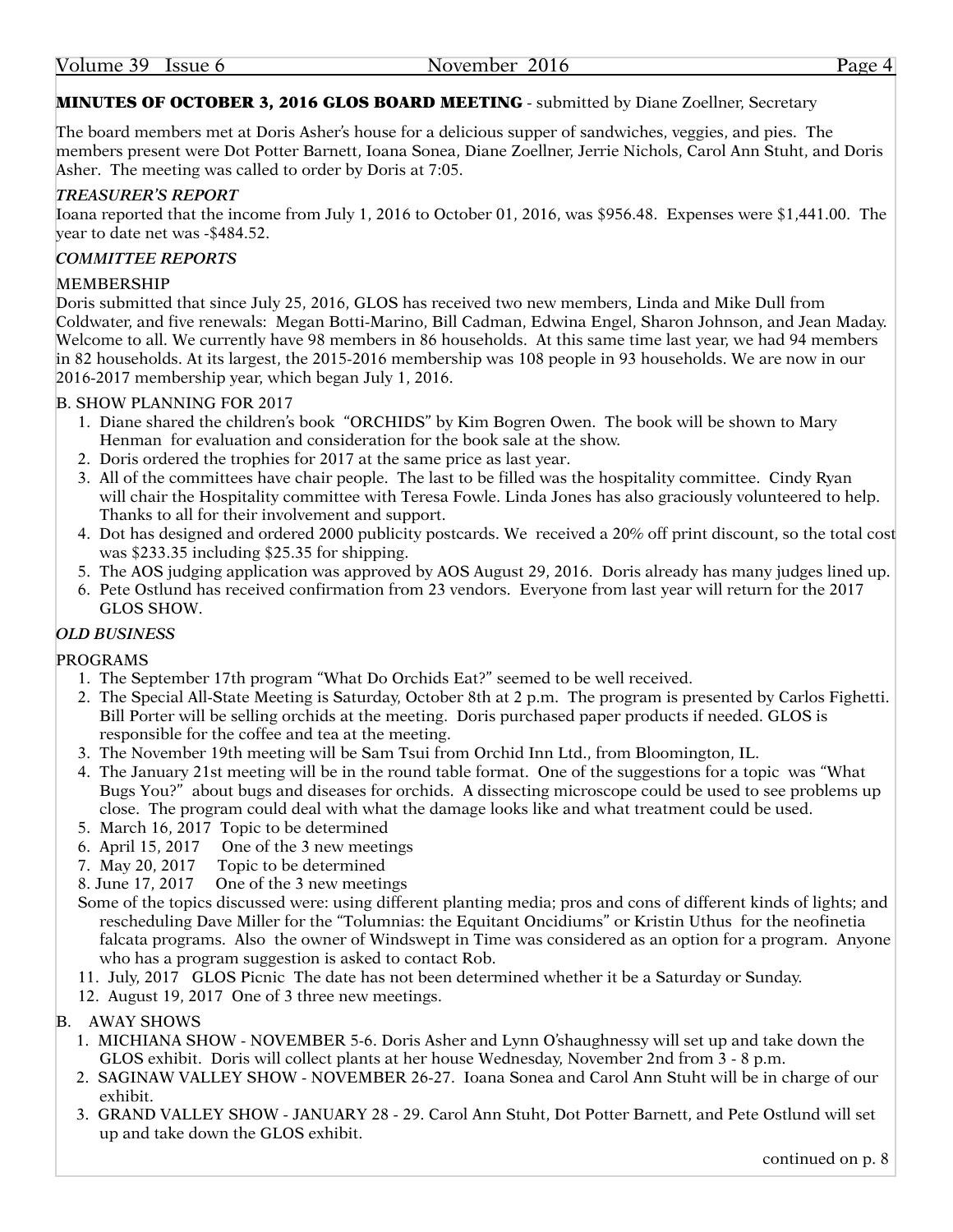| Volume 39 Issue 6                                              | November 2016                                                                                    | Page 5 |
|----------------------------------------------------------------|--------------------------------------------------------------------------------------------------|--------|
| <b>OUR ORCHID SHOW -- AN UPDATE - Submitted by Doris Asher</b> |                                                                                                  |        |
|                                                                | Below is a list of Show Committee chairs for last year and for this coming year: Thank you, all! |        |

| Show Chair                      | Doris Asher        |
|---------------------------------|--------------------|
| <b>AOS</b> Judging              | Lynn O'Shaughnessy |
| Art Exhibits, Orchid-Related    | Carol Ann Stuht    |
| <b>Classes for Public</b>       | Mike Underwood     |
| Flyer/Handouts                  | Dot Potter Barnett |
| <b>GLOS Exhibit</b>             | Kherwin Cheng Chua |
|                                 | Larry Watson, Jr.  |
| Hospitality                     | Cindy Ryan         |
| Information Table               | Mary Henman        |
| Judging Activities/Registration | Doris Asher        |
| Kids' Corner                    | Diane Zoellner     |
|                                 | Michael Bukala     |
| <b>MSU</b> Liaison              | Ioana Sonea        |
| Orchids-in-Use Competition      | Marilyn Lee        |
| Parking Permits/Sig             | Ioana Sonea        |
| <b>Television Publicity</b>     | Pete Porciello     |
| Vendor and Exhibitor Liaison    | Pete Ostlund       |
|                                 |                    |

I hope that you will reserve Thursday night February 23rd through about 6:00 Sunday night February 26th to volunteer with us at the Show. If you would like information about any of the subcommittees comprising the Show Planning Committee, please contact me or the individual chairperson for that activity. All of us need help! We can talk in person about what is involved in each activity at our November meeting.

Pete Ostlund, our Vendor and Exhibitor Liaison, has a wonderful roster of vendors selling at this February's Show: Hilltop Orchids, Littlefrog Farm, Natt's Orchids, New Vision Orchids, New World Orchids, Orchid Inn, Porter's Orchids, Raising Rarities, Roberts Flower Supply, Suphattra's Clay Flowers, and Windswept in Time. Every vendor who sold at our 2016 Show is returning!

We need your help to make our Show successful. We need new volunteers to augment those members already planning to help. Much work happens before the Show. Thursday night we start setting up by placing tables for vendors and displays, attaching skirting to the tables and covering them with tablecloths, getting ready for art, orchids-in-use and other displays, hanging backdrops. Friday we set up our GLOS display, help vendors and societies move their orchids and material into the building, and prepare for judging by registering all the orchids and exhibits in the Show. Friday night dinner is provided to all the workers, with much of the food provided by volunteers – we need help for our Hospitality Committee. On Saturday members help with judging by clerking for the judges, staff the information table, and relieve those vendors who are working alone. When the Show closes on Sunday at 4:00, we help everyone tear down and get on their way home (you will be amazed how quickly that happens with a little help). There are so many ways you can help make the Show a great show! Please contact me, the individual chairperson, or any of the Board members if you can help out.



We can also use your help by providing orchids in flower for our display. You can start now training your coming flower spikes for the best display of the flowers, and by cleaning your plant leaves (use milk and cotton balls, scrub the leaf gently) before the Show. But we want your plant even if you cannot do this. Just make sure your plant is disease free and all the pests (scale, aphids, mealy bugs, etc.) are taken care of. Now is a good time to assess your plants and treat them for critters if necessary (you can spray them outside). Please do not be shy with providing orchids. Even if the orchid does not win a ribbon, you contribute to making our display beautiful. Every orchid helps. And you just may be surprised by getting a ribbon -- it happens often. If your orchid sits at home, it is sure it wins nothing! We are offering an unusual class for a second year for orchids with beautiful or unusual foliage but lacking flowers!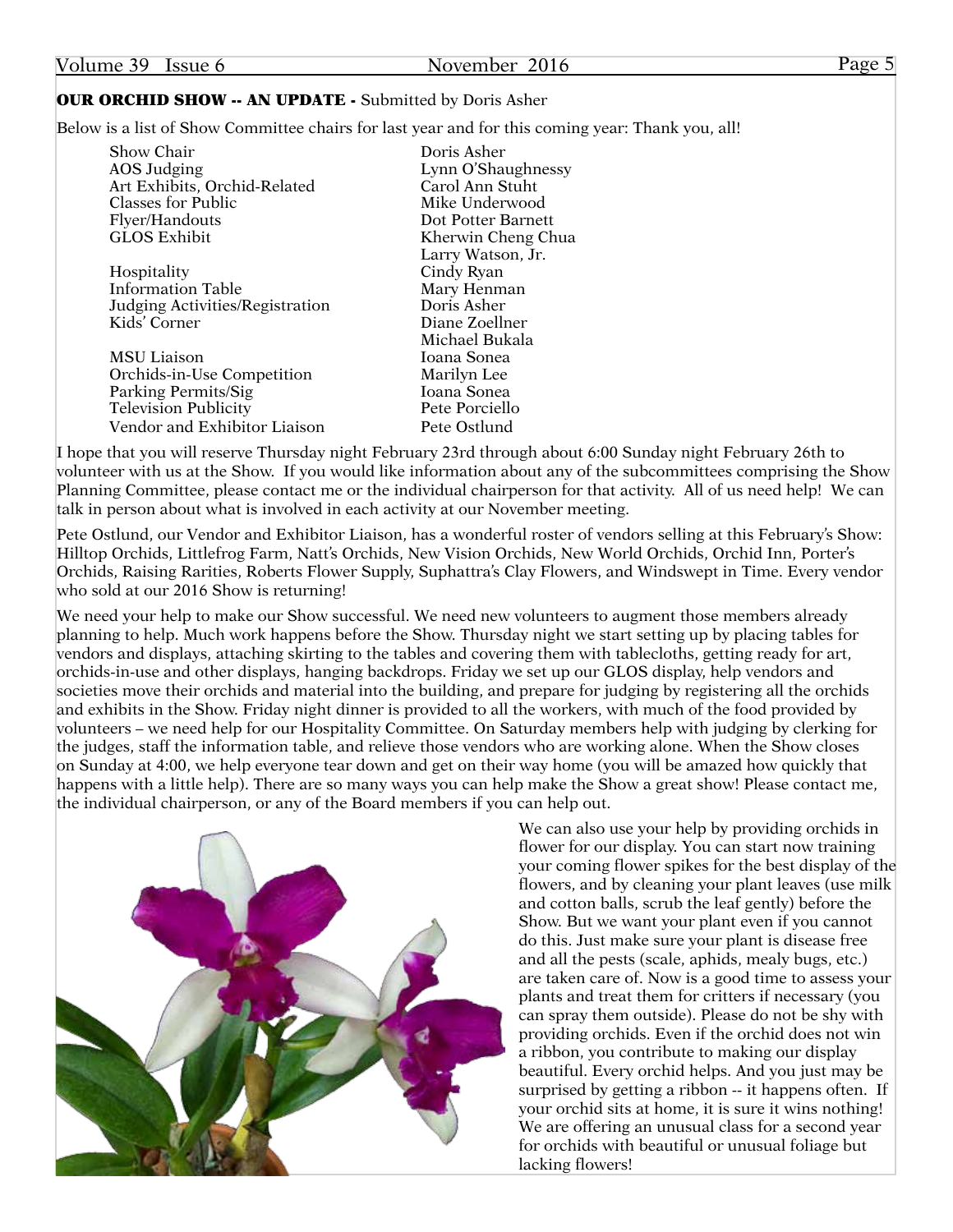Volume 39 Issue 6 November 2016 Page 6

#### **GLOS MEMBER/ARTIST IN THE NEWS** - submitted by Doris Asher, Society Archivist

Long-time GLOS member Bobbi Kilty got the front cover plus a nice article with more color photographs in the October 5-11, 2016, issue of The City Pulse. She is donating the painting detail on the newspaper's cover, "Kelp Forest", to the Arts Council of Greater Lansing's fundraising event,

holiday glitter, this December. Bobbi displayed a selection of her work at Vanguard Public Affairs as part of Lansing's Arts Night Out program. The art work remains on display at Vanguard Public Affairs and is for sale.

Bobbi designed the Calypso bulbosa logo featured on the GLOS pin. She prepared the black-and-white ink drawing at the request of then President Don Garling and then Vice President Bill Porter in 1990. Then Secretary/Newsletter Editor Lynda Walker announced the pins were for sale in a newsletter in 1992.

Congratulations, Bobbi! And thank you for your support of GLOS through all these years!!



Drawing by Bobbi Kilty

#### GLOS MEMBERS SHOW THEIR GENEROSITY – 2017 SHOW TROPHY SPONSORS - Submitted by

Doris Asher, Vice President/Show Chair

Once again, Society members have come through, underwriting all but one of the trophies for our Show this February! The trophies will be prepared by Larry Galdes and Joy Suphattra's Clay Flowers. I continue to look for someone to underwrite the trophy for the best of the Brassias/Miltonias. Who can help me with this?

Sponsors can save themselves expensive postage by paying Treasurer Ioana Sonea in person at our November or January meetings. A check or cash is equally welcome – the cost is \$25.00. Checks payable to GLOS may also be mailed to Ioana Sonea, Treasurer, 3740 Chippendale Dr., Okemos MI 48864.

Thank you, donors, very much.

This year's sponsors are:

| Trophy                                     | Sponsor                                                      |
|--------------------------------------------|--------------------------------------------------------------|
| Exhibits, Open                             | Pete Ostlund                                                 |
| Exhibits, Society                          | Pete Porciello                                               |
| Exhibits, Amateur                          | Anonymous GLOS Members                                       |
| Cattleya Alliance                          | Littlefrog Farm                                              |
| Cypripedium Alliance                       | Dot Potter Barnett                                           |
| Phalaenopsis                               | Julie Bishop                                                 |
| Vanda and Ascocenda                        | Renie Gatny-Smith                                            |
| Brassia and Miltonia                       | Open – Sponsor Needed                                        |
| Oncidium Alliance                          | Don and Jane Farrelly                                        |
| Cymbidium Alliance                         | Dawn Kittle (in memory of Sherwin Kittle; in memory of Betty |
|                                            | Jane Harvey)                                                 |
| Dendrobium Alliance                        | Michael Henderson                                            |
| Pleurothallid Alliance                     | Lynn O'Shaughnessy                                           |
| Miscellaneous Genera                       | Larry Watson & Kherwin Cheng Chua                            |
| Specimen Plant                             | Jerrie Nichols                                               |
| Art (Excluding Photography)                | Harry and Dottie Winter                                      |
| Photography                                | Carol Ann Stuht                                              |
| Orchids in Use (Amateur)                   | Andrea Bishop                                                |
| Orchids in Use (Professional)              | Diane Zoellner                                               |
| Don and Kris Garling Memorial Best of Show | Jan Szyren                                                   |
| AOS Show Trophy - Outstanding Exhibit      | <b>Greater Lansing Orchid Society</b>                        |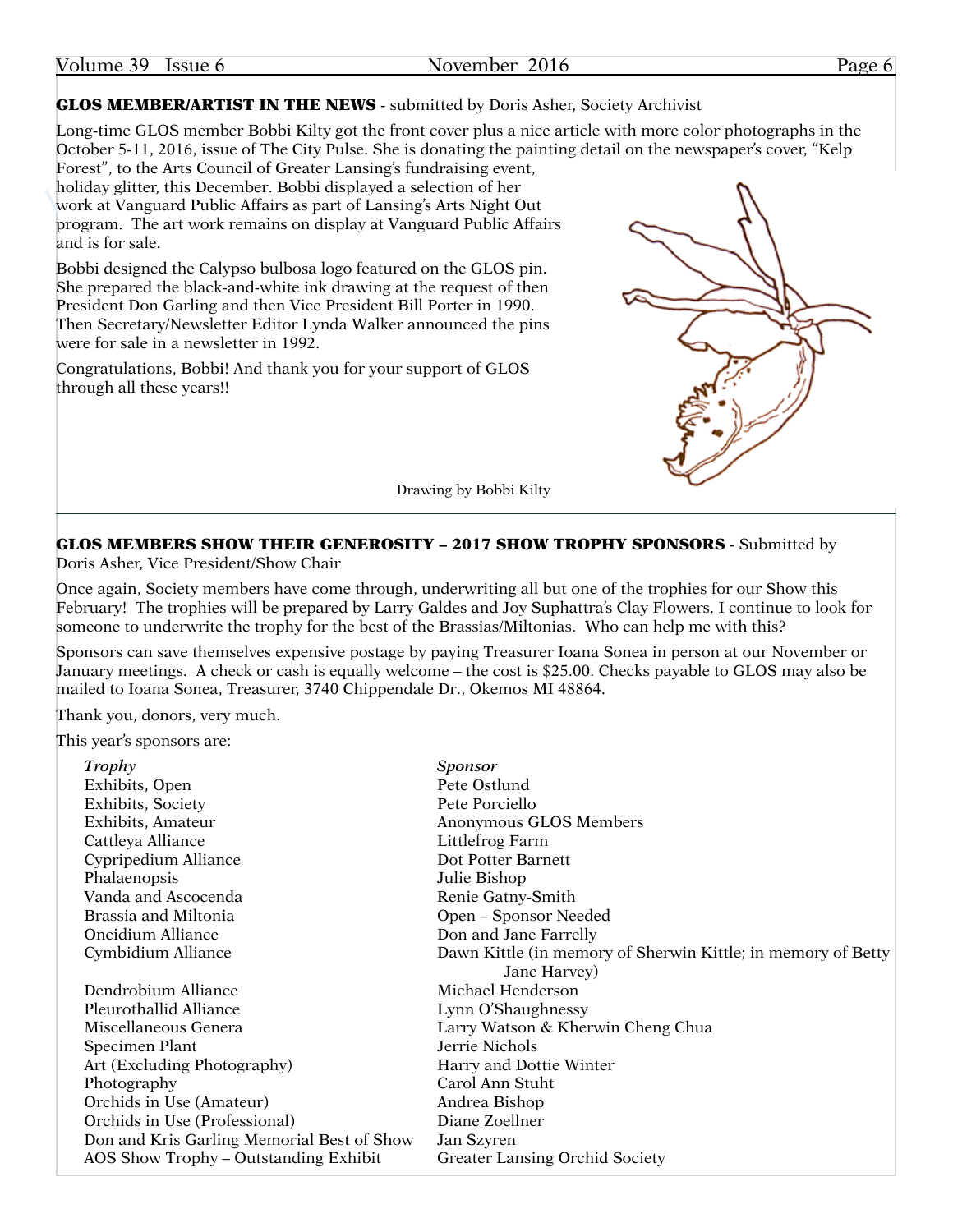| Volume 39 Issue 6                                        |                                                                                                                                                                                                                                                                                                  | November 2016                                                                                                                                                                                                                                                                                                                                                                                                                                                                                                                                                            | Page 7 |
|----------------------------------------------------------|--------------------------------------------------------------------------------------------------------------------------------------------------------------------------------------------------------------------------------------------------------------------------------------------------|--------------------------------------------------------------------------------------------------------------------------------------------------------------------------------------------------------------------------------------------------------------------------------------------------------------------------------------------------------------------------------------------------------------------------------------------------------------------------------------------------------------------------------------------------------------------------|--------|
|                                                          |                                                                                                                                                                                                                                                                                                  | <b>TREASURER'S REPORT</b> - submitted by Ioana Sonea, Treasurer                                                                                                                                                                                                                                                                                                                                                                                                                                                                                                          |        |
|                                                          | Treasurer's report Sept 1, 2016                                                                                                                                                                                                                                                                  |                                                                                                                                                                                                                                                                                                                                                                                                                                                                                                                                                                          |        |
| Expenses year-to-date: \$0<br>Year-to-date net: \$620.08 | Income year to date: \$620.08<br>1. Main sources of income were<br>b. Miscellaneous donations (\$11.38)                                                                                                                                                                                          | Current period from 07/01/2016 to 09/01/2016 and Year to date are identical for this period.<br>a. proceeds from the picnic sale and auction (\$576)<br>c. Donations to GLOS to cover cost of hard copies of Calypso (\$32.70)                                                                                                                                                                                                                                                                                                                                           |        |
|                                                          | Treasurer's report Oct 1, 2016                                                                                                                                                                                                                                                                   |                                                                                                                                                                                                                                                                                                                                                                                                                                                                                                                                                                          |        |
| Income: \$336.40<br>Expenses: \$1,441.00<br>٠<br>٠<br>٠  | 2. Raffle 9/17/2016 meeting \$71<br>3. Silent auction 9/17/2016 meeting \$44<br>5. Membership dues \$12<br>3. Total Charitable contributions \$350<br>Great Lakes Judging Center \$150<br>Michigan Nature Association \$100<br>Nature Conservancy \$100<br>4. Show copying/supplies etc \$246.21 | Current period from 09/01/2016 to 10/01/2016.<br>1. Refund \$169.40 from MOS for Richard Lockwood's airfare (speaker 9/17/2016)<br>4. Donation from Rob Halgren 9/17/2016 meeting \$40<br>1. Rick Lockwood, speaker at October meeting: \$474.79, of which \$187.39 will be refunded. This<br>includes a speakers' fee (\$100) + airfare (\$338.79 including Paypal fees) + parking at home airport<br>$(\$36):$ 1/2 of airfare and parking will be reimbursed by MOS.<br>2. Church rental for 2016-17 season \$350<br>5. State of Michigan tax exempt registration \$20 |        |
|                                                          | Year to date (07/01/2016 to 10/01/2016)                                                                                                                                                                                                                                                          |                                                                                                                                                                                                                                                                                                                                                                                                                                                                                                                                                                          |        |
|                                                          | Income year to date: \$956.48<br>1. Main sources of income were<br>d. Miscellaneous donations (\$51.38)<br>f. Membership renewals $(\$12)$                                                                                                                                                       | a. proceeds from the picnic sale and auction (\$576)<br>b. reimbursement from MOS for Speaker's airfare (\$169.40)<br>c. general meeting silent auction and raffle (\$115)<br>e. Donations to GLOS to cover cost of hard copies of Calypso (\$32.70)                                                                                                                                                                                                                                                                                                                     |        |
| 1. See above                                             | Expenses year-to-date: \$1441.00<br>Year-to-date net: - \$484.52                                                                                                                                                                                                                                 |                                                                                                                                                                                                                                                                                                                                                                                                                                                                                                                                                                          |        |

#### REMINDER: WEAR YOUR SOCIETY NAME TAG - Submitted by Doris Asher, Membership Chair

Your Society's Membership Committee has changed the way we handle the GLOS name tags -- members are responsible for their own name badges.

As an incentive to wear the name tag, which is very nice for visitors and for those of us with failing memories (!), anyone who wears the badge AND purchases even one raffle ticket at \$1.00 per ticket will get a complimentary raffle ticket.

Wear your badge to the meeting. Let's help everyone greet everyone by name by wearing a name tag.

Wear your badge. Get an extra raffle ticket!

If your name tag is lost, please let Doris or Dot know so that Dot can make you a new one.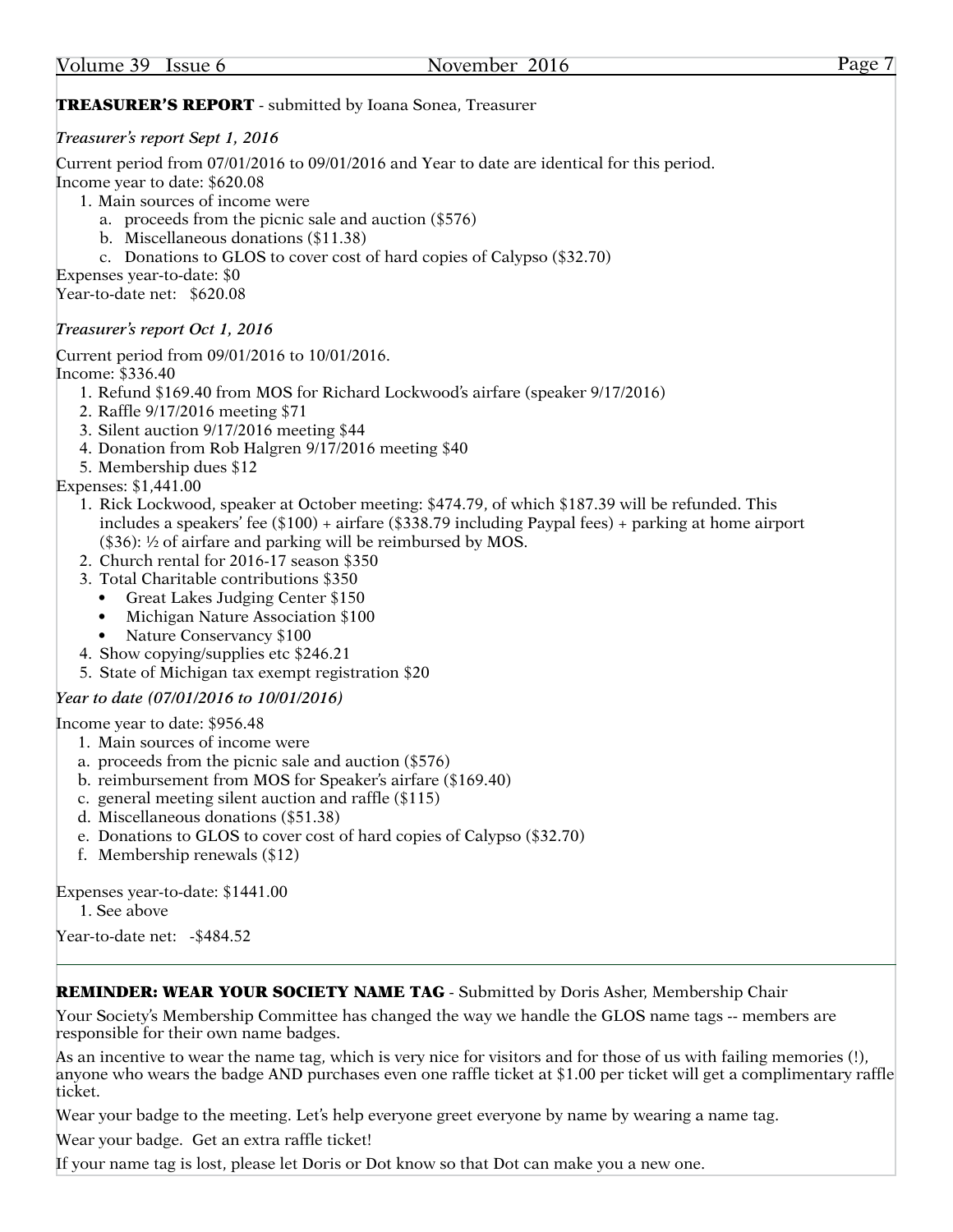**GETTING THE WORD OUT** - submitted by Doris Asher, Vice-President/Show Chair

The Society currently has 98 members. All 98 of us can help publicize our Orchid Show! Pete Ostlund has done a marvelous job lining up a large roster of orchid vendors, who provide the bulk of the funding of our Show with their fees for sales tables. It is essential that the Show get many visitors who may buy many orchids from our vendors. In addition to the excellent TV commercials that Pete Porciello obtains for us through the services of King Media, I urge all of you to do whatever you can to publicize our Show. So we do not duplicate each other's efforts, please let me know what you have done or are doing. I plan to announce the Show in the free community calendars in both The Lansing State Journal and also in The Towne Courier – the weekend before the Show and the weekend of the Show. If all 98 of us invite only eight of our friends, neighbors and relatives, imagine how many visitors our Show might garner!



Here is the publicity piece/ postcard for this February's Show. One suggestion: it is a simple matter to email folks with the postcard attached and invite them to the Show.

Thanks for helping.

Postcard Design by Dot

#### BOARD MEETING MINUTES, continued from p.4

C. ANNUAL DONATIONS. Ioana made the following annual donations: Great Lakes Judging Center \$150 Nature Conservancy \$100 Michigan Nature Association \$100

D. GLOS SHIRTS Rob will research ordering GLOS shirts.

#### NEW BUSINESS

Dot will renew the GLOS website and domain name. The November CALYPSO deadline is Saturday, October 29, 2016. Please submit articles to Dot.

The December Board Meeting is Monday, December 5, 2016, at Ioana's house, 3740 Chippendale Drive, Okemos, MI 48864. Members are welcomed. Please inform Ioana if you will attend.

Our meeting was adjourned at 7:58.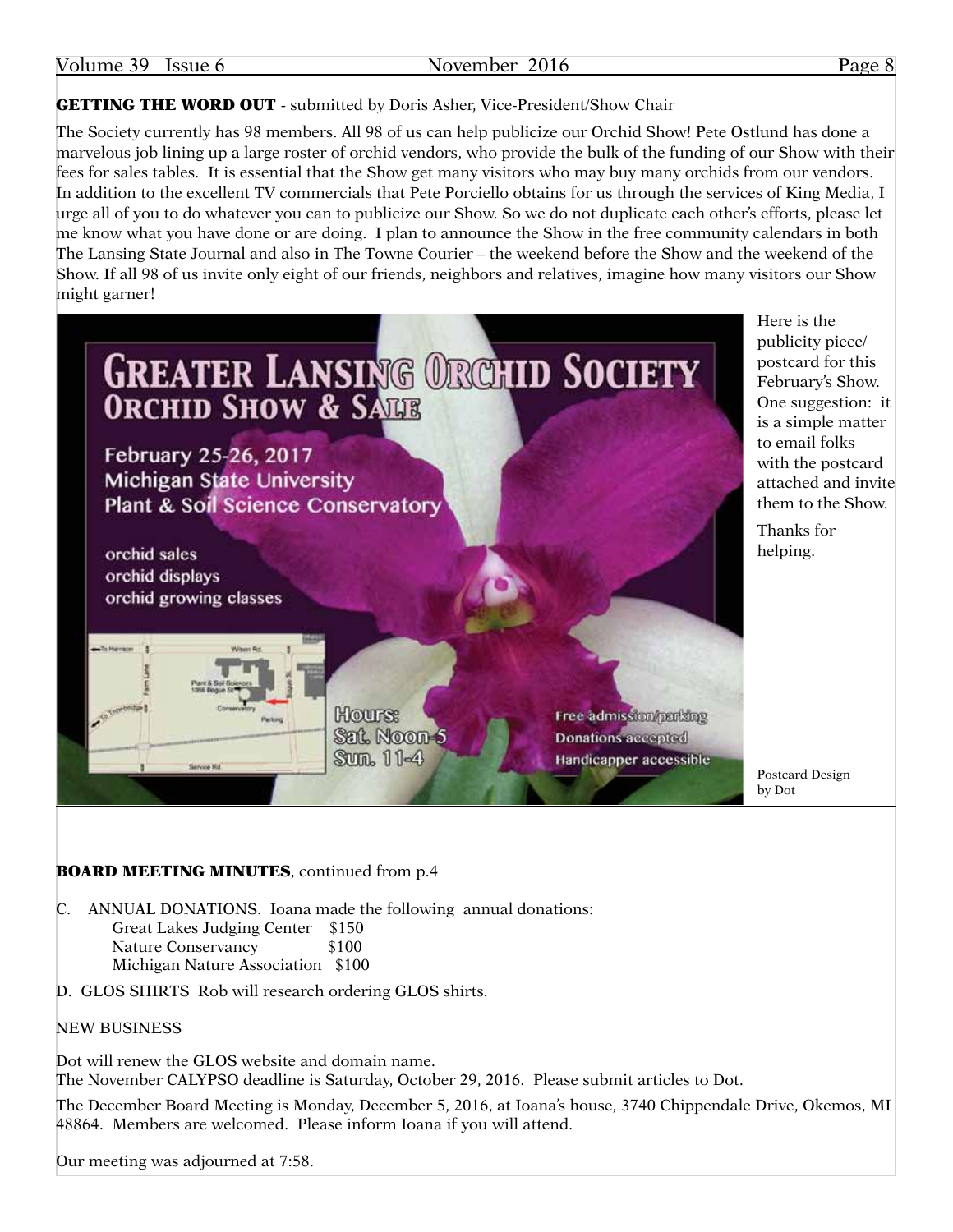

#### COME TO AN ORCHID HOLIDAY PARTY

The personnel of the Great Lakes Judging Center invite you to join us for our annual holiday party on Saturday, December 17, 2016, at the Matthaei Botanical Gardens, Ann Arbor, MI.

Gordon Griffin, a student judge from Grand Rapids, MI, will begin the festivities with a program at 11 am on a recent trip to the Chelsea Flower Show in London and a tour of Wales. Gordon's presentation is followed by a potluck lunch provided by the judges for all to enjoy. Plan to have a fun time with orchids, books, holiday items (and who knows what else) for auction! The proceeds support the Judging Center.

Regular orchid judging will take place immediately following the festivities. All visitors are welcome to sit in on the judging – and to bring an orchid to be judged.

For additional information, contact Doris Asher at 517-332-0004 or [asherdoris@juno.com](mailto:asherdoris@juno.com)

#### ANNOUNCEMENT FROM THE GLJC

The Greater Cleveland Orchid Society Show will be February 18-19 this year – the third Saturday of February. The Great Lakes Judging Center is moving its regular monthly judging from Matthaei Botanical Gardens in Ann Arbor to the Show site in Cleveland. Please update your calendars so that you will not bring your orchids in bloom to Matthaei on February 18th to be judged.

Doris Asher, GLJC Liaison to Matthaei

### USED ORCHID BOOKS/PERIODICALS WANTED - submitted by Doris Asher

Do you have some orchid books or orchid periodicals that you no longer want? In recent "editions" of our Orchid Show, in addition to brand new orchid books, we sold numerous used books donated by various Society members. Visitors to the Show snapped them up very quickly and, because the books were donated, the Society made 100% profit. We use the orchid magazines as free giveaways to Show visitors to encourage their joining our Society.



Because this service is so popular, we would like to offer inexpensive, used orchid books again at this February's Show. Since GLOS is an IRS not-for-profit 501(c) 3 organization, you may deduct the value of the books and magazines you give us. The Treasurer will be happy to provide you a receipt for your gift.

Please consider giving such items to Mary Henman, Chair, Show's Information Table, or to Doris Asher, Show Chair, at our November 18th meeting; Doris will hand the materials on to Mary.

#### GIVE A TAX-DEDUCTIBLE GIFT - submitted by Doris Asher, Vice-Chair



The Greater Lansing Orchid Society is a 501(c)(3) non-profit organization. According to state and federal tax laws, this means that, if you itemize your deductions on your tax returns, you can deduct any contribution you make to the Society. As required by law, please note that you will not receive any gift or services in exchange for your contribution.

This means if you donate plants or other items to our meetings' raffles, you can deduct the value of your donated items. Please consider making an end-of-theyear monetary gift to the Society.

Thanks to everyone for contributing!

Notice to all GLOS members: if any part of your contact information changes, please notify Doris Asher or Dot Potter Barnett.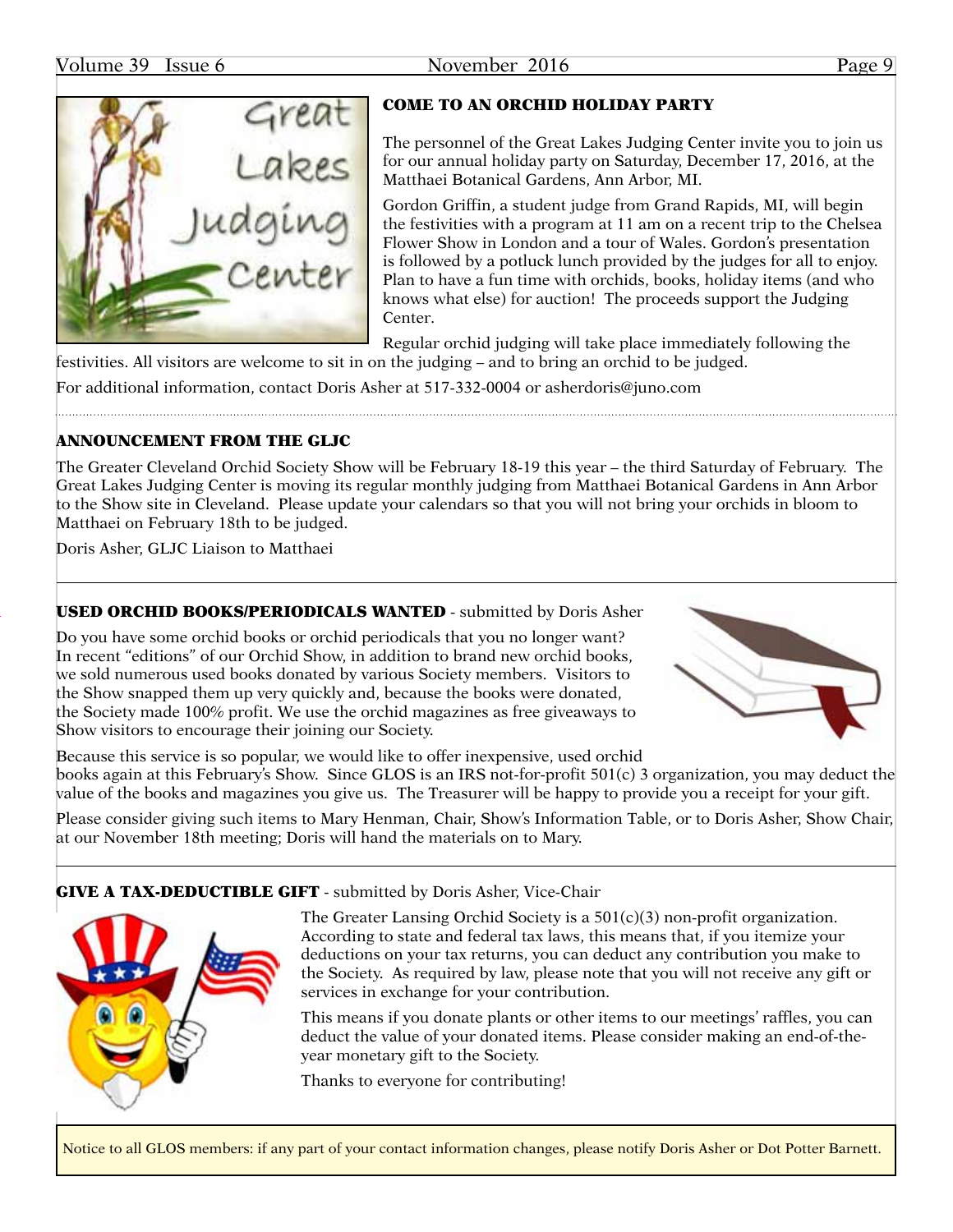#### Volume 39 Issue 6 November 2016 Page 10

### 2016 Dillon/Peterson Essay Prize **AOS CORNER**

Let all of your members know that the AOS is now accepting entries for the 2016 Gordon W. Dillon/Richard C. Peterson Memorial Essay Contest. They should let their imaginations run wild and the winner will receive a cash prize and certificate suitable for framing.

This year's theme is: Why I grow the orchids I grow. Membership in the American Orchid Society is not necessary to enter the contest. The deadline is November 30, 2016. The winning entry, if any, will be published in the June issue of the following year.

Contest Rules:

- ♦ The essay must be an original, unpublished article.
- ♦ The contest is open to all persons except employees of the American Orchid Society and their immediate families.
- ♦ Submissions must be no more than 5,000 words in length.
- ♦ Manuscripts must be submitted in English, typewritten and double-spaced or submitted in Word or other compatible electronic format.
- ♦ Submissions will be judged without knowledge of the identity of the author. The decision of the judges is final. If no entries meet the expected criteria of excellence, the award will be withheld.
- ♦ Artwork is not necessary for entering this competition.
- ♦ Non-winning entries will be returned to the contestant if requested. Such entries are eligible for resubmission in subsequent contests. These non-winning entries will also be considered for publication by the editor of Orchids and may be used in Orchids or other AOS publications including the AOS website.

Email all entries to Ron McHatton at [rmchatton@aos.org](mailto:rmchatton@aos.org). Paper submissions should be mailed to the Dillon/ Peterson Memorial Essay Prize at AOS headquarters: Ron McHatton, American Orchid Society at Fairchild Tropical Botanic Garden, 10901 Old Cutler Road, Coral Gables, Florida 33156.

### *Membership and Affiliated Societies Committee*

You should soon get an announcement that selected webinars will be available for use as society meeting programs even if you do not have internet access at your meeting location. We're ironing out the details but we've heard from societies that they could sometimes use access to programs for regular meetings. Also, as winter approaches, speakers can have travel issues due to weather and not make your meeting. You will be able to always use these programs as a backup for a last minute speaker cancellation, so long as you have arranged in advance to use the program.

The committee continues its work to provide additional resources to support the Affiliated Societies. In addition to current information available on the AOS website, we will soon release "The Guide to a Thriving Orchid Society." It is now in the final editing stage. It's a collection of ideas and suggestions about how to recruit new members, keep existing members, and make meetings fun. Our goal is to help the Affiliated Societies flourish.

If you have an upcoming show, remember to check out the "Guide to a Successful Orchid Show" which can aid even the most experienced to stay organized and on-track while planning a show. Also, remember we have an updated List of Speakers to help you plan society meeting programs. You will now find the Affiliated Societies link on the home page under the "About Us" heading.

Here's the link: <AOS.org>

### *Facebook Page for Affiliated Societies*

Take the time to visit and contribute to our closed Facebook page. Chad Brinkerhuff, Membership and Affiliated Societies Committee Member and AOS Student Judge, is our Affiliated Societies Facebook Administrator. He's doing a great job. You can FB message him with any questions you might have about the page.

It's been great to see that societies have been posting their orchid show fliers. They spark the imagination and it's always good to learn what's successful at others events. Remember to check it out before you travel and you just might find an orchid show in your path. Also, it's another place to share and look for ideas on speakers.

This forum will remain as a place to share your successes, challenges and best practices with other orchid societies, and we hope that participating clubs will find new ideas for improving membership recruitment, retention and participation.

The AOS volunteers will also post information and helpful links, and the AOS will use this bridge to maintain contact with you and your society.

If you haven't already, please follow the link below and request to join: <https://www.facebook.com/groups/AffiliatedSocietiesOfTheAOS>/

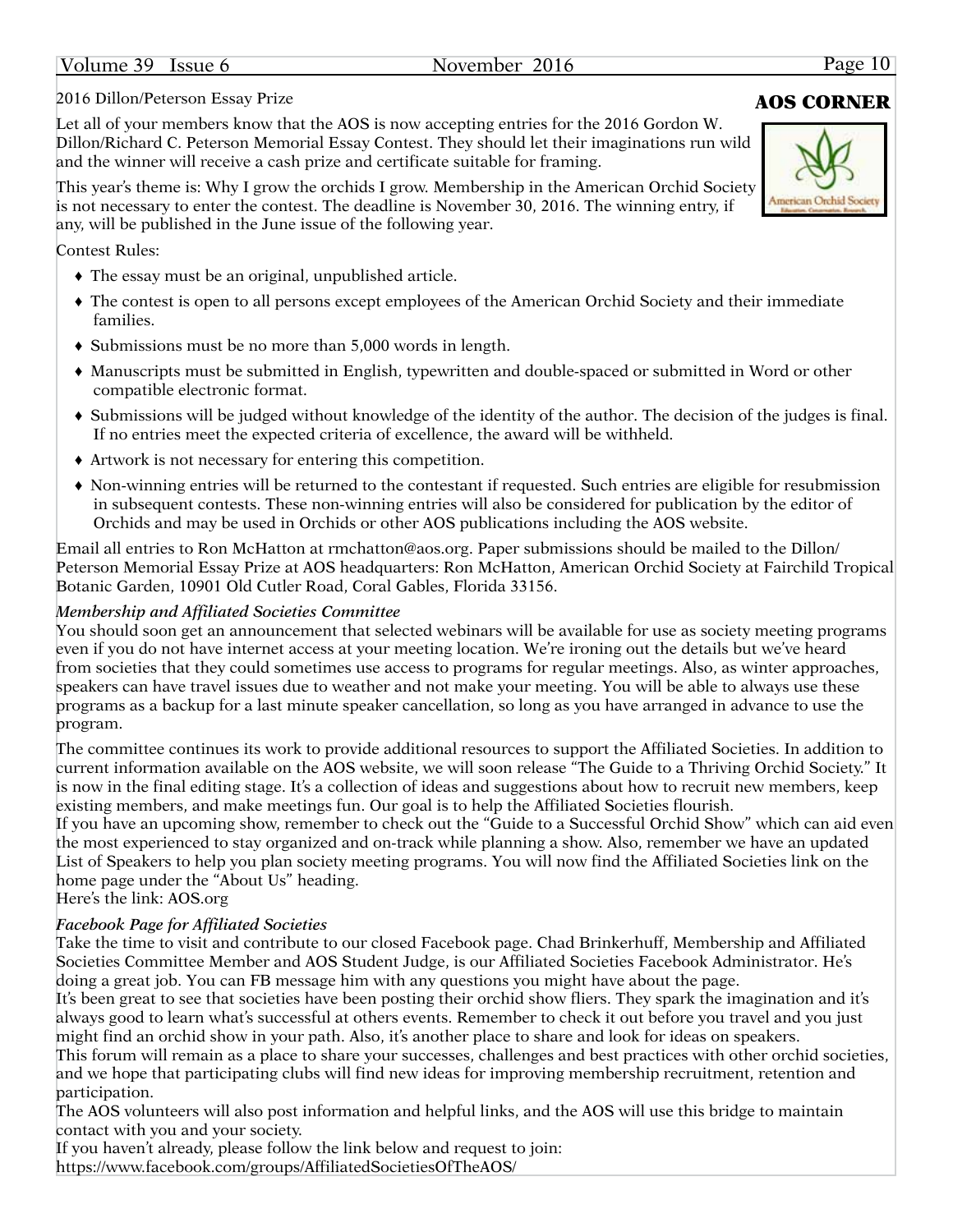#### Volume 39 Issue 6 November 2016 Page 11

## **JUMP IN!** Littlefrog Farm b Halgren, PhD

http://littlefroglarm.co rob@littlefrogfarm.com

## **Taylor Orchid Greenhouse** Nothin' But **Orchids**

Lansing, MI 48

NEW HOURS: Tuesday - Saturday 10:00 to 3:00 734-243-0180

> 3022 Bluebush Rd. Monroe, Michigan 48162



www.sagvalleyorchids.org

#### PORTER'S ORCHIDS

invites you to our annual *Holiday Open House:* Saturday, December 3, 2016 10:00 a.m. - 4:00 p.m. Porter's Orchids Greenhouse 10968 Royston Road, Grand Ledge, MI

Printable map available on our website: http://portersorchids.com Or contact us at: orchidsuzi@aol.com (517) 622-4188

We'll have some divisions, and lots of seedlings. We've been featuring multiflora Phalaenopsis at shows for a year or more, and now are growing them in house, so we'll have many, many of those attractive and showy plants available at special pricing. And, we'll have a light lunch, sandwiches, plus cheeses and crackers, shrimp, and liquid refreshments, some sweet treats, plus entertainment by Nanette and Tim, "The Sounds of BS". A lot of talk goes on at our open houses between orchid friends, and between newbies and helpful old pros. Life is short, Celebrate early: We hope to see you on December 3rd.

Cheers, Bill, Marilyn & Dot



Jack Shumaker showing the Phalaenopsis Book Carlos Fighetti brought for purchase. Contact Jack to see if some are still available.